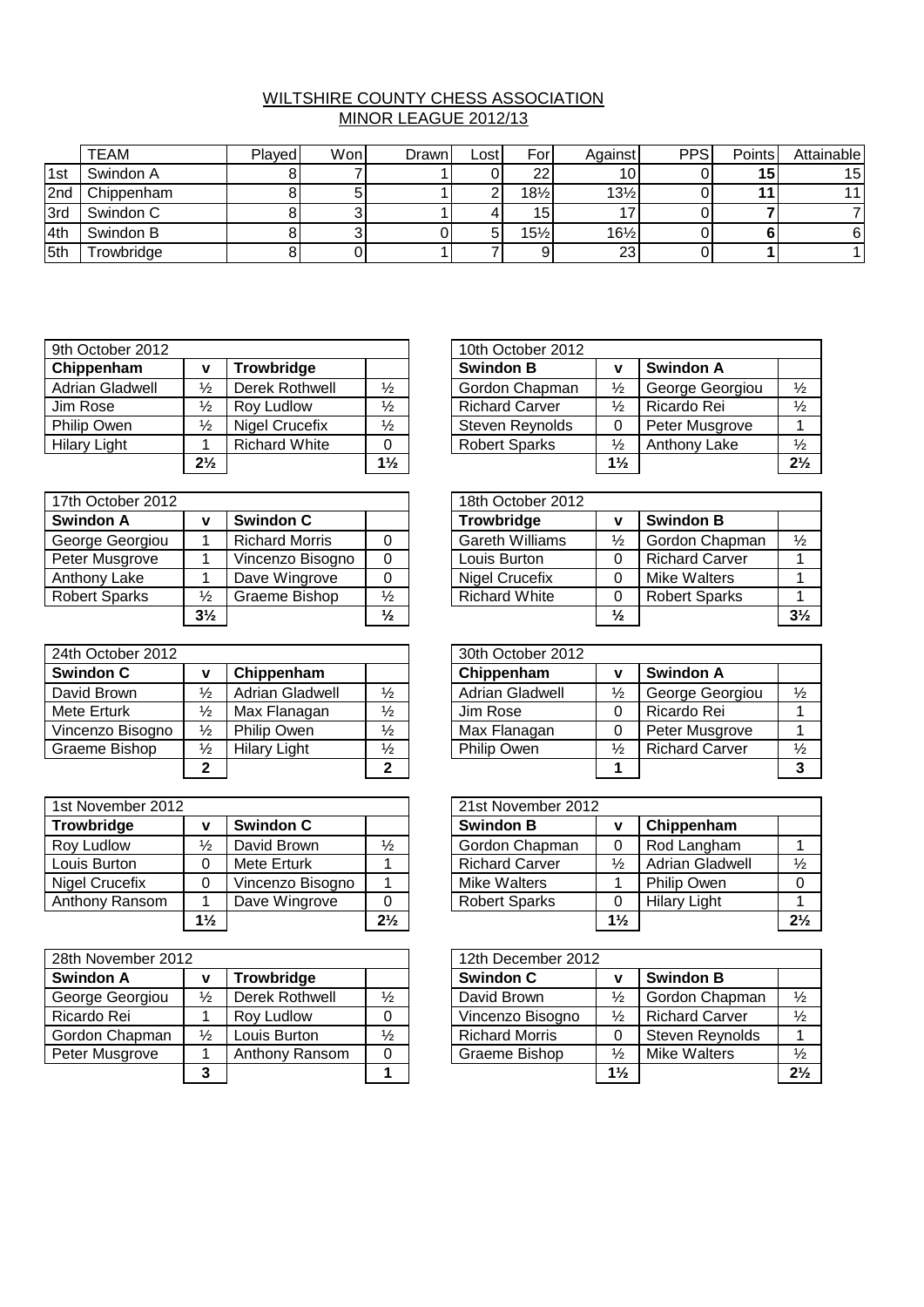| 19th December 2012 |               |                 |               | 9th January 2013      |               |                |               |
|--------------------|---------------|-----------------|---------------|-----------------------|---------------|----------------|---------------|
| <b>Swindon C</b>   |               | Swindon A       |               | <b>Swindon B</b>      |               | Trowbridge     |               |
| David Brown        | $\frac{1}{2}$ | George Georgiou | $\frac{1}{2}$ | Gordon Chapman        | $\frac{1}{2}$ | Tim Woodward   | $\frac{1}{2}$ |
| Mete Erturk        | 0             | Ricardo Rei     |               | <b>Richard Carver</b> | $\frac{1}{2}$ | Roy Ludlow     | $\frac{1}{2}$ |
| Graeme Bishop      | 0             | Peter Musgrove  |               | Steven Reynolds       |               | Louis Burton   | $\Omega$      |
| Dave Wingrove      | $\frac{1}{2}$ | Anthony Lake    | $\frac{1}{2}$ | Mike Walters          |               | Anthony Ransom | $\Omega$      |
|                    |               |                 | 3             |                       |               |                |               |

| 23rd January 2013 |                |                       |                | 24th January 2013     |               |                        |               |
|-------------------|----------------|-----------------------|----------------|-----------------------|---------------|------------------------|---------------|
| Swindon A         |                | <b>Swindon B</b>      |                | Trowbridge            |               | Chippenham             |               |
| George Georgiou   |                | Gordon Chapman        |                | Derek Rothwell        | ⅓             | <b>Adrian Gladwell</b> | $\frac{1}{2}$ |
| Ricardo Rei       |                | <b>Richard Carver</b> | 0              | Roy Ludlow            |               | Jim Rose               |               |
| Peter Musgrove    | $\frac{1}{2}$  | Steven Reynolds       | $\frac{1}{2}$  | <b>Nigel Crucefix</b> |               | Max Flanagan           |               |
| Anthony Lake      | 0              | Mike Walters          |                | Anthony Ransom        | $\frac{1}{2}$ | <b>Hilary Light</b>    | $\frac{1}{2}$ |
|                   | $2\frac{1}{2}$ |                       | $1\frac{1}{2}$ |                       |               |                        | 3             |

| 29th January 2013      |   |                  |          | 6th February 2013 |                |                        |               |  |  |
|------------------------|---|------------------|----------|-------------------|----------------|------------------------|---------------|--|--|
| Chippenham             | v | <b>Swindon C</b> |          | <b>Swindon C</b>  |                | Trowbridge             |               |  |  |
| <b>Adrian Gladwell</b> |   | David Brown      |          | Mete Erturk       |                | <b>Gareth Williams</b> | -0            |  |  |
| Jim Rose               |   | Mete Erturk      |          | Vincenzo Bisogno  | $\frac{1}{2}$  | Derek Rothwell         | $\frac{1}{2}$ |  |  |
| Philip Owen            |   | Vincenzo Bisogno | $\Omega$ | Graeme Bishop     |                | Louis Burton           | $\Omega$      |  |  |
| Max Flanagan           |   | Dave Wingrove    | 0        | Dave Wingrove     |                | Anthony Ransom         | $\Omega$      |  |  |
|                        | 3 |                  |          |                   | $3\frac{1}{2}$ |                        | $\frac{1}{2}$ |  |  |
|                        |   |                  |          |                   |                |                        |               |  |  |

| 26th February 2013  |               |                       |               | 28th February 2013    |               |                  |               |
|---------------------|---------------|-----------------------|---------------|-----------------------|---------------|------------------|---------------|
| Chippenham          | v             | <b>Swindon B</b>      |               | <b>Trowbridge</b>     |               | <b>Swindon A</b> |               |
| Adrian Gladwell     |               | Gordon Chapman        |               | Derek Rothwell        | $\frac{1}{2}$ | George Georgiou  | $\frac{1}{2}$ |
| Jim Rose            | ⅓             | <b>Richard Carver</b> | $\frac{1}{2}$ | Rov Ludlow            | $\frac{1}{2}$ | Ricardo Rei      | $\frac{1}{2}$ |
| <b>Philip Owen</b>  | $\frac{1}{2}$ | Steven Reynolds       | $\frac{1}{2}$ | Louis Burton          |               | Peter Musgrove   |               |
| <b>Hilary Light</b> |               | Mike Walters          | 0             | <b>Nigel Crucefix</b> |               | Anthony Lake     | $\Omega$      |
|                     | 3             |                       |               |                       |               |                  |               |

| 6th March 2013       |               |                  |               | 20th March 2013  |                |                        |                |
|----------------------|---------------|------------------|---------------|------------------|----------------|------------------------|----------------|
| <b>Swindon B</b>     |               | <b>Swindon C</b> |               | <b>Swindon A</b> | ν              | Chippenham             |                |
| Gordon Chapman       | $\frac{1}{2}$ | Mete Erturk      | $\frac{1}{2}$ | George Georgiou  | $\frac{1}{2}$  | <b>Adrian Gladwell</b> | $\frac{1}{2}$  |
| Steven Reynolds      | 0             | Vincenzo Bisogno |               | Ricardo Rei      | $\frac{1}{2}$  | Jim Rose               | $\frac{1}{2}$  |
| Mike Walters         | 0             | Graeme Bishop    |               | Peter Musgrove   |                | Philip Owen            | $\Omega$       |
| <b>Robert Sparks</b> | $\frac{1}{2}$ | Dave Wingrove    | $\frac{1}{2}$ | Anthony Lake     | $\frac{1}{2}$  | Max Flanagan           | $\frac{1}{2}$  |
|                      |               |                  | 3             |                  | $2\frac{1}{2}$ |                        | 1 <sup>1</sup> |
|                      |               |                  |               |                  |                |                        |                |

|                  |               | 9th January 2013      |                |                |               |
|------------------|---------------|-----------------------|----------------|----------------|---------------|
| <b>Swindon A</b> |               | <b>Swindon B</b>      | ν              | Trowbridge     |               |
| George Georgiou  | $\frac{1}{2}$ |                       | $\frac{1}{2}$  | Tim Woodward   | $\frac{1}{2}$ |
| Ricardo Rei      |               | <b>Richard Carver</b> | $\frac{1}{2}$  | Roy Ludlow     | $\frac{1}{2}$ |
| Peter Musgrove   |               | Steven Reynolds       |                | Louis Burton   |               |
| Anthony Lake     | $\frac{1}{2}$ | <b>Mike Walters</b>   |                | Anthony Ransom |               |
|                  | 3             |                       | 3              |                |               |
|                  |               |                       | Gordon Chapman |                |               |

|                |                       |                | 24th January 2013     |               |                        |               |
|----------------|-----------------------|----------------|-----------------------|---------------|------------------------|---------------|
| v              | <b>Swindon B</b>      |                | Trowbridge            | ν             | Chippenham             |               |
|                | Gordon Chapman        |                | Derek Rothwell        | $\frac{1}{2}$ | <b>Adrian Gladwell</b> | $\frac{1}{2}$ |
|                | <b>Richard Carver</b> |                | Roy Ludlow            |               | Jim Rose               |               |
| $\frac{1}{2}$  | Steven Reynolds       | $\frac{1}{2}$  | <b>Nigel Crucefix</b> |               | Max Flanagan           |               |
| $\Omega$       | Mike Walters          |                | Anthony Ransom        | $\frac{1}{2}$ | <b>Hilary Light</b>    | $\frac{1}{2}$ |
| $2\frac{1}{2}$ |                       | $1\frac{1}{2}$ |                       |               |                        | 3             |

| 6th February 2013 |                |                        |               |
|-------------------|----------------|------------------------|---------------|
| <b>Swindon C</b>  | v              | Trowbridge             |               |
| Mete Erturk       |                | <b>Gareth Williams</b> |               |
| Vincenzo Bisogno  | ⅓              | Derek Rothwell         | $\frac{1}{2}$ |
| Graeme Bishop     |                | Louis Burton           |               |
| Dave Wingrove     |                | Anthony Ransom         | O             |
|                   | $3\frac{1}{2}$ |                        | ⅓             |

|               |                       |               | 28th February 2013    |               |                  |               |
|---------------|-----------------------|---------------|-----------------------|---------------|------------------|---------------|
| V             | <b>Swindon B</b>      |               | Trowbridge            |               | <b>Swindon A</b> |               |
|               | Gordon Chapman        |               | Derek Rothwell        | $\frac{1}{2}$ | George Georgiou  | $\frac{1}{2}$ |
| $\frac{1}{2}$ | <b>Richard Carver</b> | $\frac{1}{2}$ | Roy Ludlow            | $\frac{1}{2}$ | Ricardo Rei      | $\frac{1}{2}$ |
| $\frac{1}{2}$ | Steven Reynolds       | $\frac{1}{2}$ | Louis Burton          |               | Peter Musgrove   |               |
| 1             | Mike Walters          |               | <b>Nigel Crucefix</b> |               | Anthony Lake     |               |
| 3             |                       |               |                       | $\mathbf{2}$  |                  |               |

| 20th March 2013     |                |                        |                |
|---------------------|----------------|------------------------|----------------|
| <b>Swindon A</b>    | v              | Chippenham             |                |
| George Georgiou     | $\frac{1}{2}$  | <b>Adrian Gladwell</b> | $\frac{1}{2}$  |
| Ricardo Rei         | $\frac{1}{2}$  | Jim Rose               | $\frac{1}{2}$  |
| Peter Musgrove      |                | Philip Owen            | O              |
| <b>Anthony Lake</b> | $\frac{1}{2}$  | Max Flanagan           | $\frac{1}{2}$  |
|                     | $2\frac{1}{2}$ |                        | $1\frac{1}{2}$ |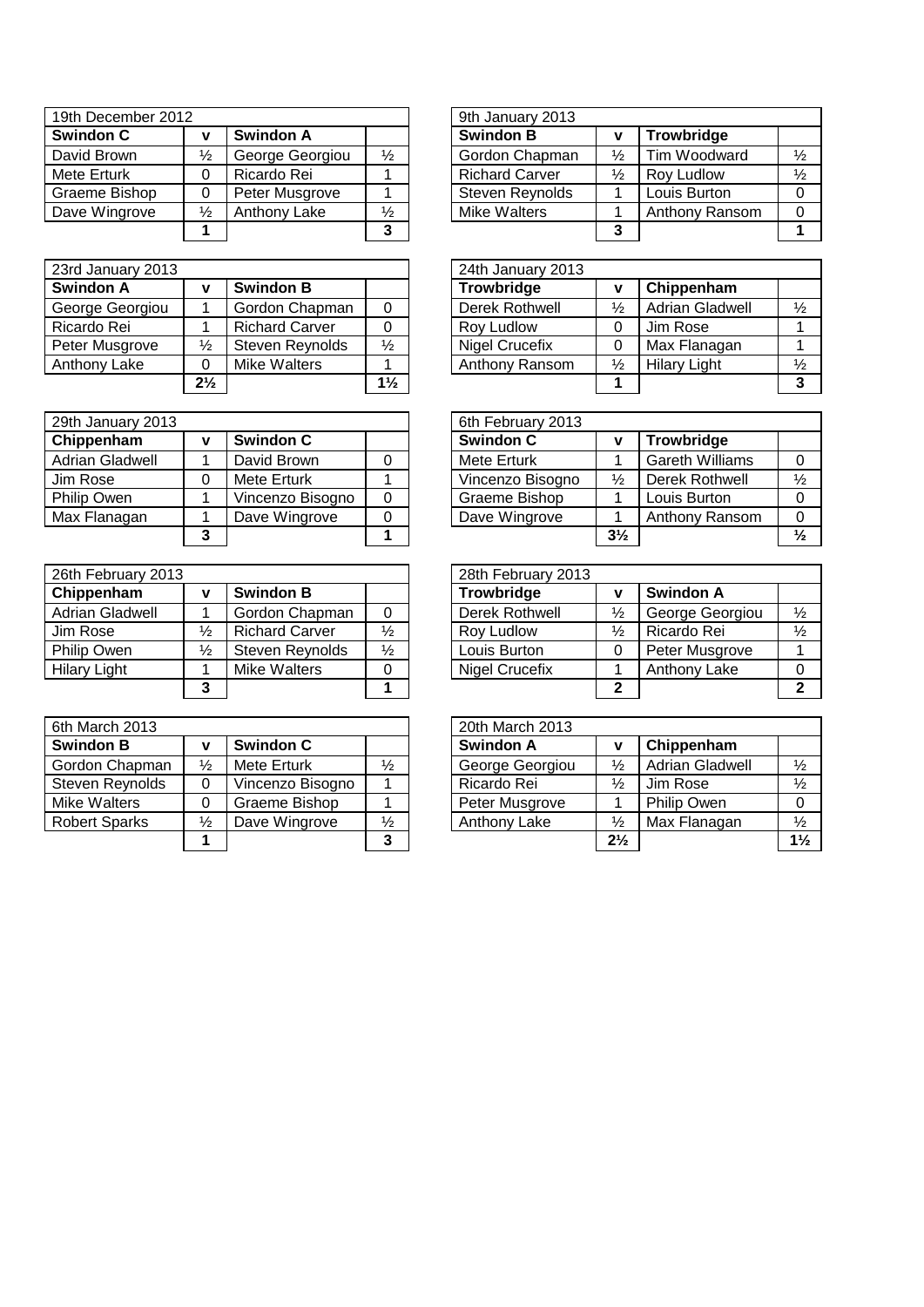## Minor League Player Statistics 2012/13

| Player                 | Grade | Club       | Played         | Won            | Drawn          | Lost           | Score | Game<br>Points | PI  | PI ave | Default<br>wins | Board<br>ave. |
|------------------------|-------|------------|----------------|----------------|----------------|----------------|-------|----------------|-----|--------|-----------------|---------------|
| Peter Musgrove         | 131   | Swindon A  | 8              | 7              | 1              |                | 94%   | 7.5            | 9.8 | 1.2    |                 | 3.0           |
| Ricardo Rei            | 137   | Swindon A  | $\overline{7}$ | $\overline{4}$ | 3              |                | 79%   | 5.5            | 8.1 | 1.2    |                 | 2.0           |
| <b>Adrian Gladwell</b> | 136   | Chippenham | 8              | 2              | 6              |                | 63%   | 5.0            | 8.9 | 1.1    |                 | 1.1           |
| George Georgiou        | 145   | Swindon A  | 8              | $\overline{c}$ | 6              |                | 63%   | 5.0            | 7.9 | 1.0    |                 | 1.0           |
| Mike Walters           | 111   | Swindon B  | 7              | $\overline{4}$ | 1              | 2              | 64%   | 4.5            | 6.9 | 1.0    |                 | 3.6           |
| <b>Hilary Light</b>    | 92    | Chippenham | 5              | 3              | $\overline{c}$ |                | 80%   | 4.0            | 6.1 | 1.2    |                 | 4.0           |
| Mete Erturk            | 124   | Swindon C  | 6              | 3              | $\overline{2}$ | 1              | 67%   | 4.0            | 7.0 | 1.2    |                 | 1.7           |
| <b>Richard Carver</b>  | 125   | Swindon B  | 8              | 1              | 6              | 1              | 50%   | 4.0            | 7.8 | 1.0    |                 | 2.3           |
| Graeme Bishop          | U     | Swindon C  | 6              | $\overline{c}$ | 3              | 1              | 58%   | 3.5            | 6.6 | 1.1    |                 | 3.5           |
| Vincenzo Bisogno       | U     | Swindon C  | 7              | $\overline{c}$ | 3              | $\overline{c}$ | 50%   | 3.5            | 6.8 | 1.0    |                 | 2.4           |
| Max Flanagan           | 126   | Chippenham | 5              | $\overline{c}$ | 2              | 1              | 60%   | 3.0            | 4.8 | 1.0    |                 | 3.2           |
| <b>Steven Reynolds</b> | 120   | Swindon B  | 6              | $\overline{c}$ | $\overline{c}$ | 2              | 50%   | 3.0            | 5.9 | 1.0    |                 | 2.8           |
| Phil Owen              | 121   | Chippenham | 7              | $\mathbf{1}$   | $\overline{4}$ | $\overline{c}$ | 43%   | 3.0            | 6.0 | 0.9    |                 | 3.1           |
| Gordon Chapman         | 135   | Swindon B  | 9              |                | 6              | 3              | 33%   | 3.0            | 7.1 | 0.8    |                 | 1.2           |
| <b>Robert Sparks</b>   | U     | Swindon B  | 5              | $\mathbf{1}$   | 3              | 1              | 50%   | 2.5            | 5.2 | 1.0    |                 | 4.0           |
| Derek Rothwell         | 139   | Trowbridge | 5              |                | 5              |                | 50%   | 2.5            | 5.0 | 1.0    |                 | 1.2           |
| Jim Rose               | 127   | Chippenham | 6              | $\mathbf{1}$   | 3              | 2              | 42%   | 2.5            | 5.5 | 0.9    |                 | 2.0           |
| <b>Anthony Lake</b>    | 126   | Swindon A  | 6              | $\mathbf{1}$   | 3              | $\overline{c}$ | 42%   | 2.5            | 3.9 | 0.7    |                 | 3.8           |
| David Brown            | U     | Swindon C  | 5              |                | $\overline{4}$ | 1              | 40%   | 2.0            | 4.9 | 1.0    |                 | 1.0           |
| Roy Ludlow             | 115   | Trowbridge | 6              |                | 4              | 2              | 33%   | 2.0            | 5.8 | 1.0    |                 | 1.8           |
| Dave Wingrove          | 95    | Swindon C  | 6              | $\mathbf{1}$   | $\overline{c}$ | 3              | 33%   | 2.0            | 5.8 | 1.0    |                 | 3.8           |
| Nigel Crucefix         | 68    | Trowbridge | 5              | $\mathbf{1}$   | $\mathbf{1}$   | 3              | 30%   | 1.5            | 6.4 | 1.3    |                 | 3.2           |
| <b>Anthony Ransom</b>  | 64    | Trowbridge | 5              | $\mathbf{1}$   | $\mathbf{1}$   | 3              | 30%   | 1.5            | 5.4 | 1.1    |                 | 4.0           |
| Rod Langham            | 139   | Chippenham | 1              | 1              |                |                | 100%  | 1.0            | 1.5 | 1.5    |                 | 1.0           |
| Tim Woodward           | 139   | Trowbridge | 1              |                | 1              |                | 50%   | 0.5            | 1.0 | 1.0    |                 | 1.0           |
| Gareth Williams        | 142   | Trowbridge | $\overline{c}$ |                | $\mathbf{1}$   | 1              | 25%   | 0.5            | 1.2 | 0.6    |                 | 1.0           |
| Louis Burton           | 87    | Trowbridge | 6              |                | 1              | 5              | 8%    | 0.5            | 5.7 | 1.0    |                 | 2.7           |
| <b>Richard White</b>   | 56    | Trowbridge | $\overline{c}$ |                |                | 2              | 0%    | 0.0            | 1.7 | 0.9    |                 | 4.0           |
| <b>Richard Morris</b>  | U     | Swindon C  | $\overline{c}$ |                |                | $\overline{2}$ | 0%    | 0.0            | 1.3 | 0.7    |                 | 2.0           |

Table sorted by Game points then Score % then PI.

PI (Performance Indicator) scores each game with 2 points. The average is one point per person, but each player can score anywhere between zero and two points depending how good their perfomance was compared to their grade and their opponent's grade.